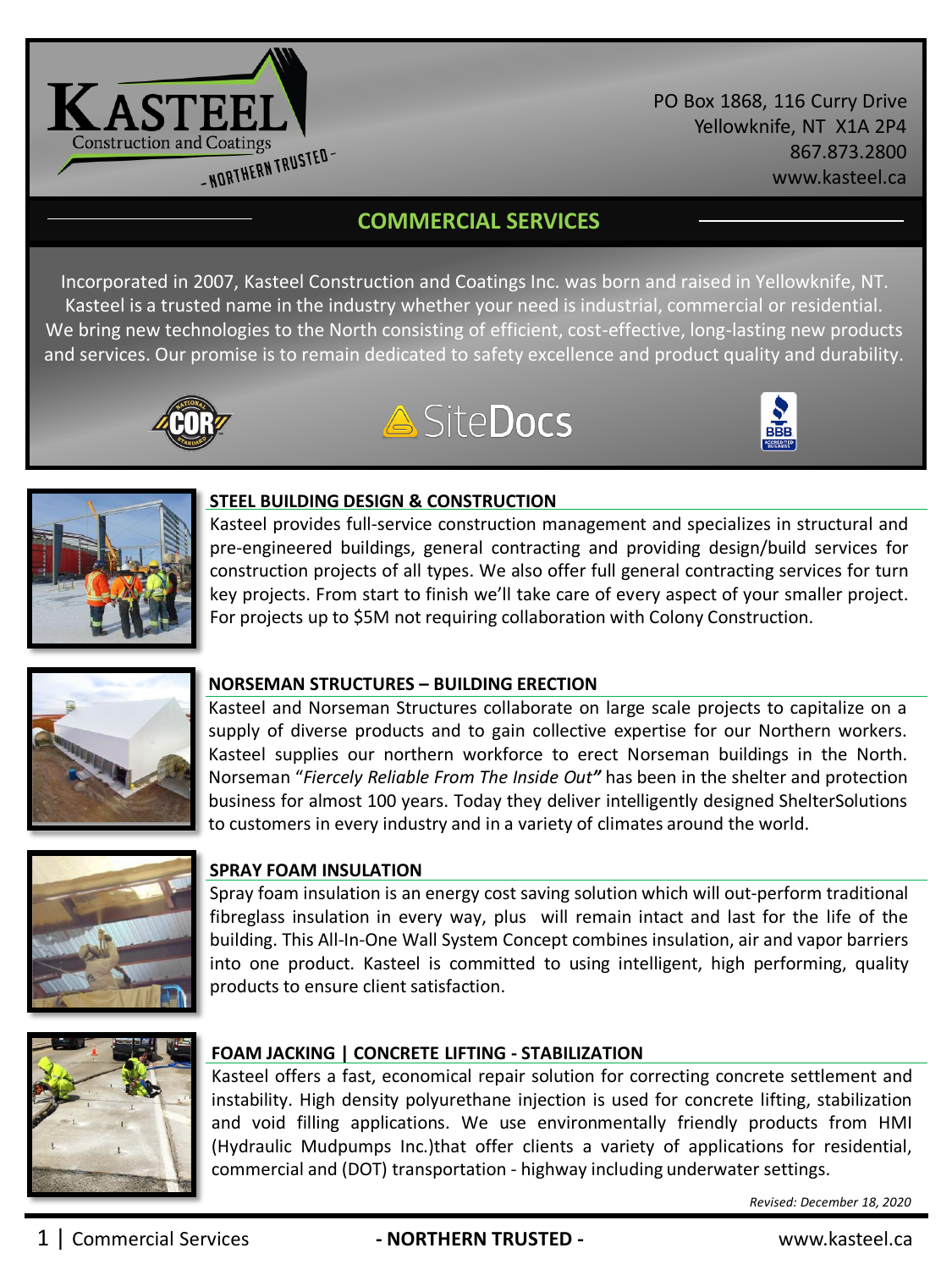# **COMMERCIAL SERVICES, continued …**



#### **STONHARD - CONCRETE RESURFACING**

Kasteel is the Exclusive Northern Agent for Stonhard, a multi-national company specializing in manufacturing and installing high performance epoxy and urethane floor coatings, wall and lining systems. Stonhard's seamless, long-wearing and easy-to-clean systems are engineered to perform in both industrial and commercial environments without sacrificing design innovative vision.



#### **ROOF COATINGS**

Kasteel has joined forces with Polysource Industries who have been in business for over 25 years providing high quality protective coating products. The RoofArmor line has been developed specifically for Northern harsh climates, tailor made to provide seamless all weather protection. Looking to coat your roof or stop a bad leak? We have the right product for the job.



#### **VOID FILLING FOAM**

Kasteel uses an innovative spray foam product designed to quickly and efficiently fill voids (i.e. fill abandoned mine shafts). Spray foam products are resistant to high abrasion, impact and chemicals and are specifically customized depending on requirements. Kasteel is equipped to provide this service in remotely secluded and environmentally sensitive areas not accessible to heavy equipment.



#### **VAPOUR BLASTING**

Vapour blasting is a new technology offered by Kasteel, it has many benefits including 92% less dust than traditional sand blasting, uses less water than traditional water blasting technologies and provides maximum blast performance with more consistent blast power. This is ideal for: coating removal, surface preparation, restoration, industrial cleaning, concrete repair and much more. Vapour blasting is fast, easy and reliable.



#### **AKZONOBEL – COATINGS**

AkzoNobel are experts in the craft of making paints and coatings, setting the standard in color and protection since 1792. They offer a world class portfolio of brands that are trusted and used by customers around the globe. AkzoNobel is active in over 150 countries and employ around 34,500 talented people who are passionate about delivering the high-performance products and services that customers expect.



#### **NACE INSPECTIONS (National Association of Corrosion Engineers)**

NACE International is a worldwide professional organization committed to steel corrosion prevention and control. Kasteel provides NACE Certification services for coating inspections, areas of focus include: coatings for industry, inspection, corrosion testing, and material selection for specific chemical resistance.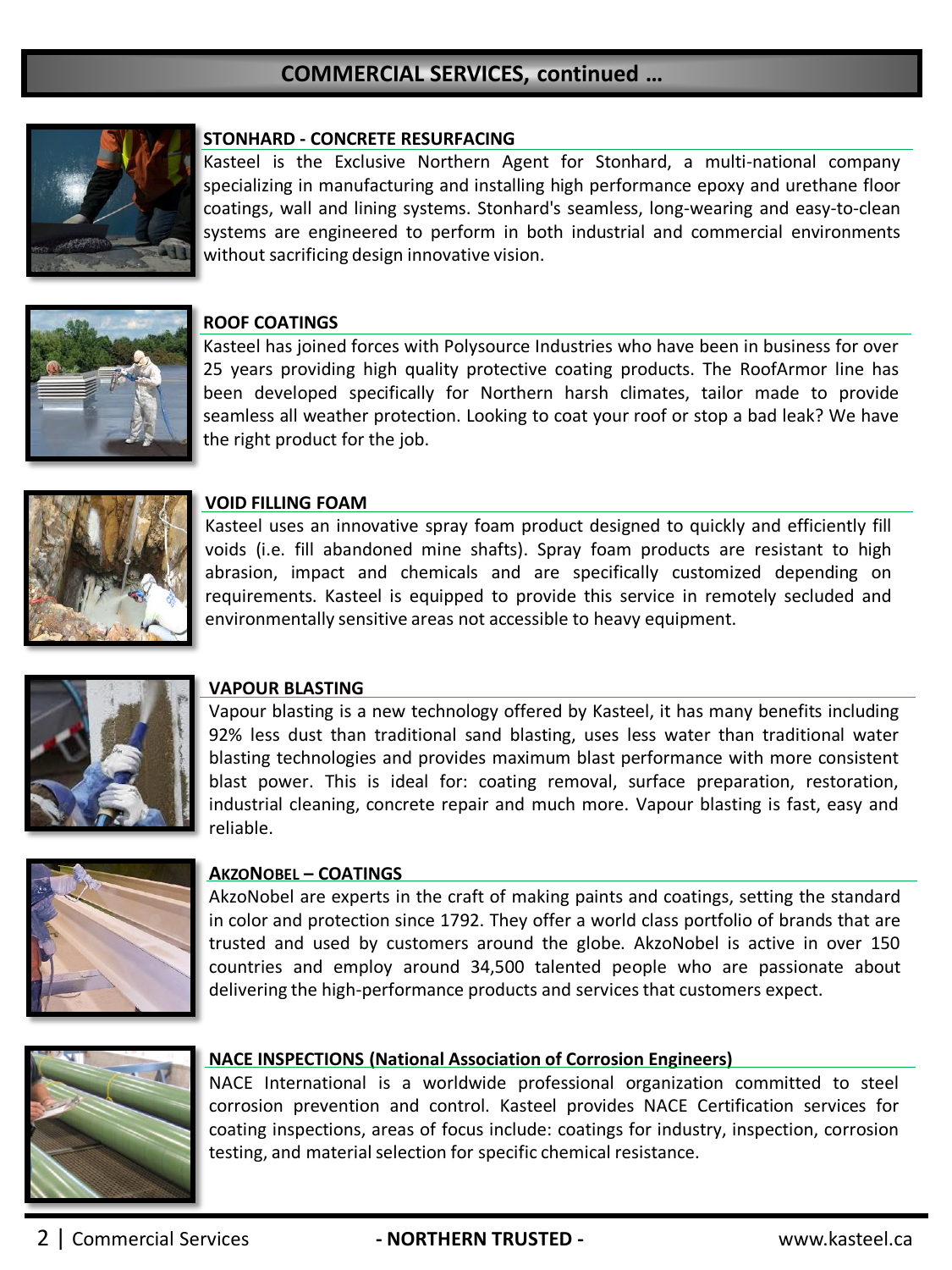# **COMMERCIAL SERVICES, continued …**



### **INSURANCE RESTORATION**

From water damage – to fire damage – to mold and asbestos damage, you can rest assured that your needs are covered every step of the way by a reputable and professional company. Kasteel will work with you and your insurance company to provide quality workmanship throughout your project. With our experience, our team will bring your building back to life again.



## **TENANT IMPROVEMENTS**

No matter what type of remodeling services are required … *renovations of occupied facilities, major office construction and new builds, shell and core upgrades and infrastructure replacement, tenant and capital improvement build outs* … Kasteel will collaborate with your team to ensure the space is transformed into a functional model that operates properly and efficiently. Improvements that include energy efficient upgrades may be eligible for rebate through the Arctic Energy Alliance.



#### **CUSTOM MILLWORK | CABINETRY**

Kasteel is committed to innovative and creative design development. We design, build, deliver and install all of our own millwork products to provide high quality products. Our millwork is not mass produced with large machinery, instead we craft all our projects by hand. This allows us to customize all aspects and enables us to focus on even the smallest details.



#### **ASBESTOS AND MOULD AIR SAMPLING AND ABATEMENT**

Our crew is specifically trained and certified to provide testing, removal and complete remediation services for both Asbestos and Mould contamination. This includes inspection of the site, air sampling, as well as consultation to ensure efficient containment and appropriate remediation from start to finish.



#### **ADDITIONAL COMMERCIAL SERVICES AND TRADES**

Kasteel has the capacity to provide highly skilled crews to tackle any project. Here is a list of trades that can be supplied with top notch workers: *Carpenters, Cladders, Pipefitters, Ironworkers, Piping Insulators, Millwrights, Electricians, Scaffolders, Level 1 and Level 2 CWB Inspectors, Welders(pipe or structural).*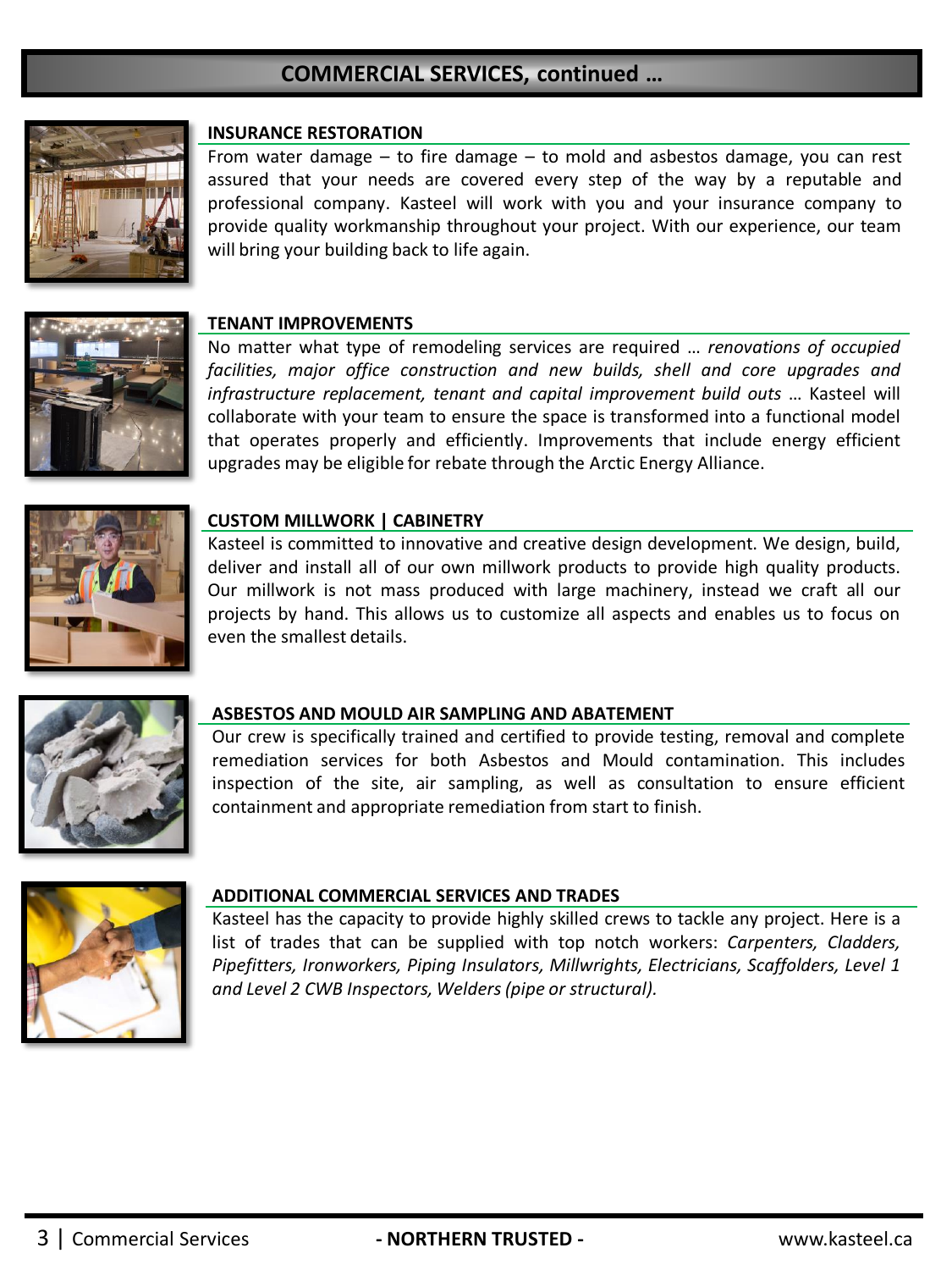# **SAFETY**



After just three years of operation, the Northern Safety Association issued Kasteel it's first Certificate of Recognition (COR), recognizing our efforts to sustain a healthy and safe workplace. That's how serious we are about safety at Kasteel, by starting a formal safety program at two years of age.

The latest example of our ongoing efforts to improve our safety program is the implementation of an online safety program, SiteDocs, to institute a paperless safety management system. This advancement will greatly improve efficiencies in the field for our crews as well as improve the overall management of our safety program matrix while providing our team with real time data on safety profiles for each job.



# **EMPLOYEE CERTIFICATIONS**

As a testament to our commitment to Health and Safety, employees are progressively trained in all aspects of safety and are certified in specialized construction techniques as required. This is achieved before employees are released to a job site to ensure that everyone has the proper training in place in accordance with each scope of work. Our internal training matrix includes the following certifications:

- $\checkmark$  Standard First Aid with CPR "C" and AED
- $\checkmark$  WHMIS 2015
- $\checkmark$  Mould Awareness Plus Remediation
- ✓ Asbestos Abatement Worker
- ✓ Asbestos Management
- $\checkmark$  Supervisor Safety
- $\checkmark$  Mine Supervisor Safety, Level 1 and 2
- ✓ Leadership for Safety Excellence
- $\checkmark$  Principles of Health & Safety Management
- $\checkmark$  Fall Protection Comprehensive
- $\checkmark$  Confined Space Entry and Monitor
- $\checkmark$  Elevated Work Platform
- ✓ Zoom Boom
- $\checkmark$  Bob Cat
- $\checkmark$  Transportation of Dangerous Goods

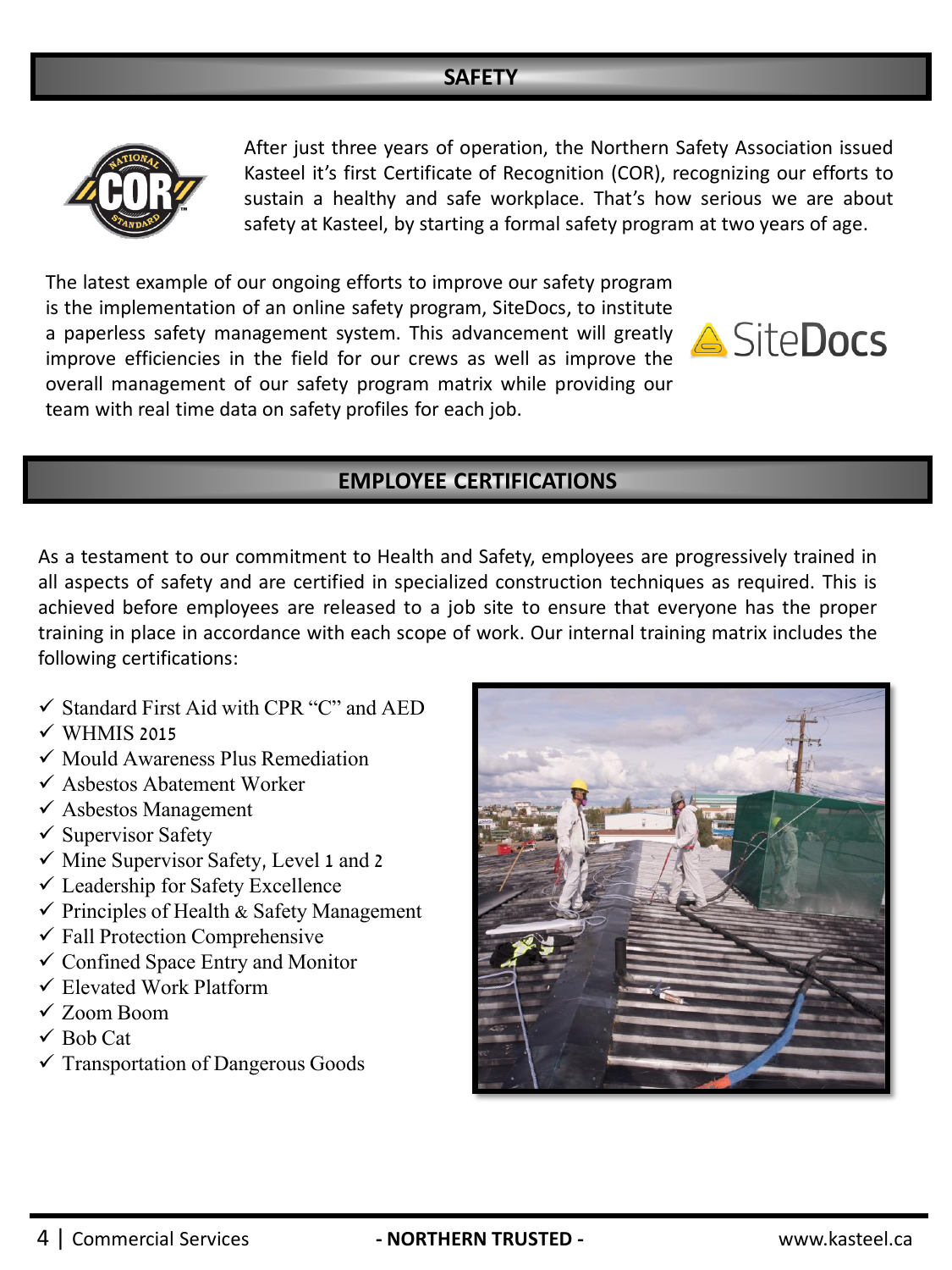# **AFFILIATIONS**

Our focus is on developing specific affiliations to align ourselves with a number of credible companies who share similar values and bring a vast expertise and capacity to the table within the types of services we want to provide to our clients. These affiliations allow us to key in on our skill sets and experience in order to work in collaboration on larger projects in the North.





# **AkzoNobel**

# **TRAINING, TESTING AND INSPECTIONS**

Safety is our #1 priority. Kasteel is dedicated to constantly improving and becoming as efficient as possible. Not only do we train and certify our people, we have developed in-house capabilities in order to ensure training is also available to our subtrades and the public and that it is done to the best of our ability.

Here is a list of our current offerings …

## **FALL PROTECTION COURSE**

Kasteel delivers full-day programs to provide the tools and knowledge to work at heights safely and to ensure end users understand the proper use of fall protection as it relates to working at different height requirements.

## **FALL PROTECTION EQUIPMENT INSPECTOR**

Our in-house trainer is also certified as a Fall Protection Inspector to conduct formal equipment inspections on personal arrest system components in order to properly implement and manage equipment programs.

## **CONFINED SPACE ENTRY & MONITOR COURSE**

One-day course to teach participants to safely identify, assess, monitor and enter these locations, permitting and planning as well as emergency response requirements.

## **STANDARD FIRST AID & CPR COURSE**

Comprehensive two-day course offering first aid CPR skills for those who need training due to work requirements.

## **FIRST RESPONDER COURSE**

CPR and breathing emergencies; advanced first aid; use of oxygen equipment; AED; primary and secondary assessment skills; sudden illness and minor injury; return to work protocols and record keeping.

## **FIT TESTING**

Kasteel has a Certified Fit Tester on staff that can provide respiratory testing services at your workplace or at our shop.



Yellowknife Co-op Pharmacy Tenant Improvements, 2019